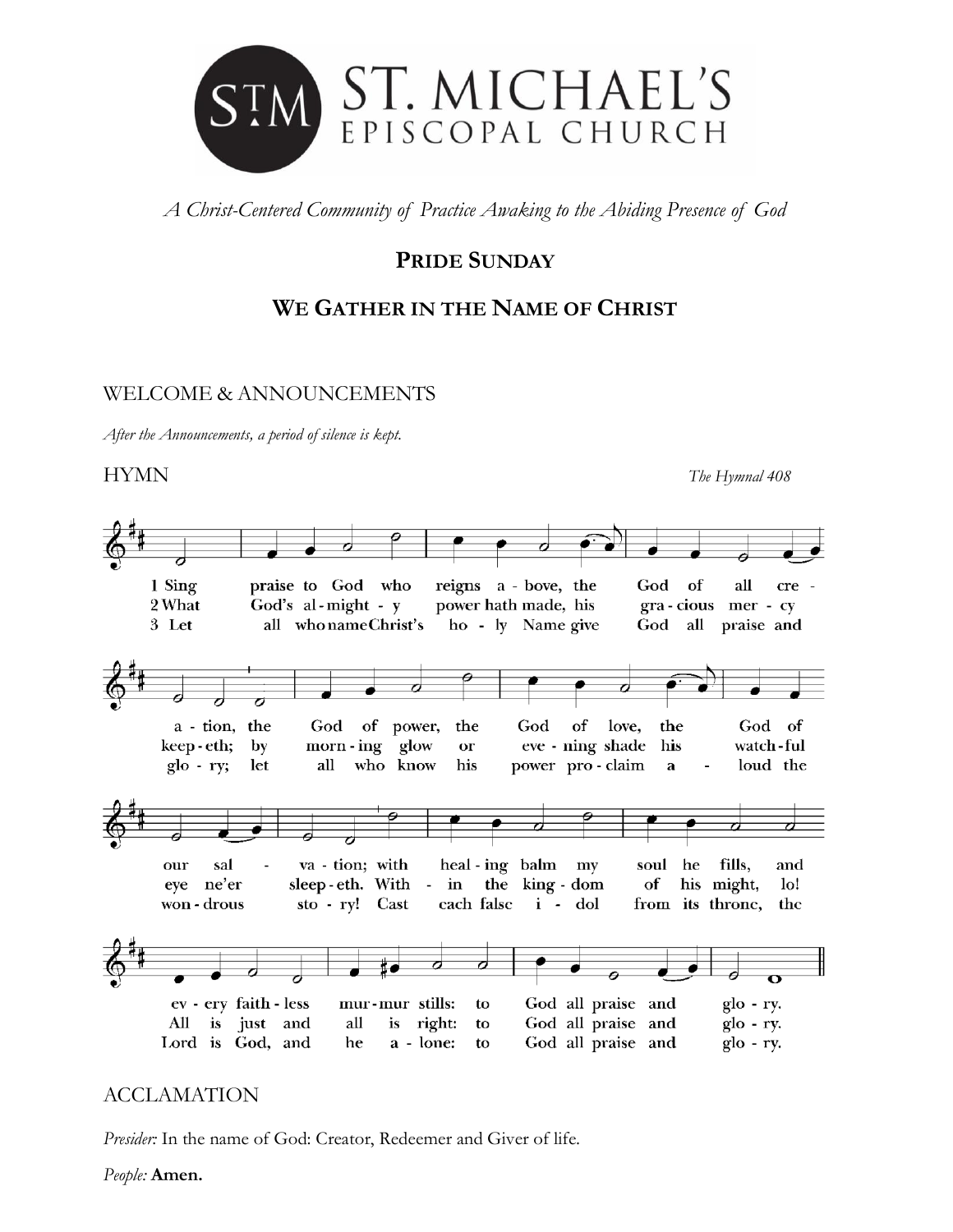Grace to you and peace from God our Creator, the love at our beginning and without end, in our midst and with us. **God is with us, here we find new life.**

### SONG OF PRAISE



### COLLECT OF THE DAY

The Lord be with you. **And also with you.** Let us pray.

O Lord, make us have perpetual love and reverence for your holy Name, for you never fail to help and govern those whom you have set upon the sure foundation of your loving-kindness; through Jesus Christ our Lord, who lives and reigns with you and the Holy Spirit, one God, for ever and ever. **Amen.**

### THE FIRST READING*2 Kings 2:1-2, 6-14*

*Following the lesson...*

Hear what the Spirit is saying to God's people **Thanks be to God.**

### PSALM 16

**1 Protect me, O God, for I take refuge in you; \* I have said to the Lord, "You are my Lord, my good above all other."**

**2 All my delight is upon the godly that are in the land, \* upon those who are noble among the people.**

**3 But those who run after other gods \* shall have their troubles multiplied.**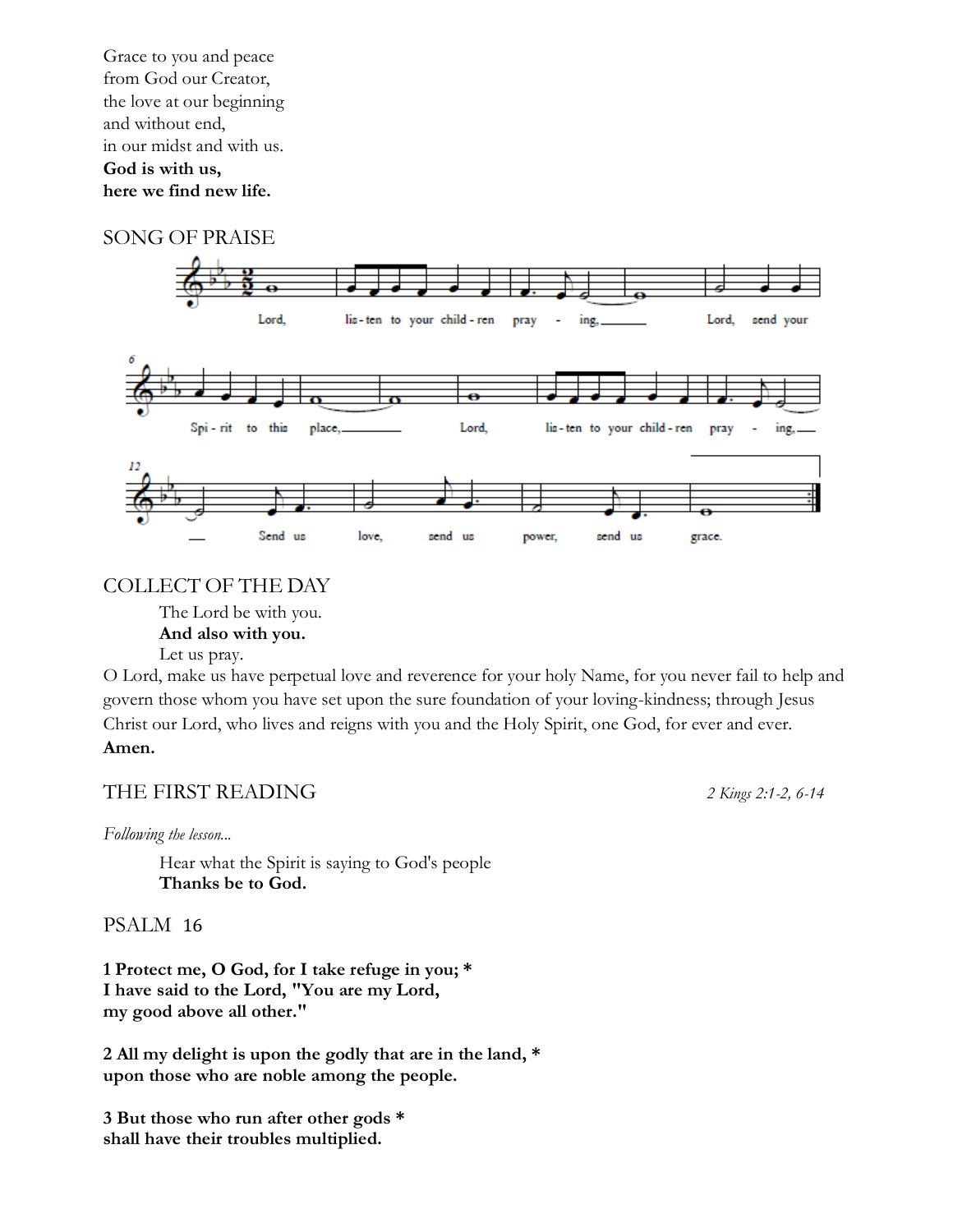**4 Their libations of blood I will not offer, \* nor take the names of their gods upon my lips.**

**5 O Lord, you are my portion and my cup; \* it is you who uphold my lot.**

**6 My boundaries enclose a pleasant land; \* indeed, I have a goodly heritage.**

**7 I will bless the Lord who gives me counsel; \* my heart teaches me, night after night.**

**8 I have set the Lord always before me; \* because he is at my right hand I shall not fall.**

**9 My heart, therefore, is glad, and my spirit rejoices; \* my body also shall rest in hope.**

**10 For you will not abandon me to the grave, \* nor let your holy one see the Pit.**

**11 You will show me the path of life; \* in your presence there is fullness of joy, and in your right hand are pleasures for evermore.**

### THE SECOND READING *Galatians 5:1, 13-25*

*Following the Lesson...*

Hear what the Spirit is saying to God's people **Thanks be to God.**

HYMN "*Take o take*"





# HOLY GOSPEL*Luke 9: 51-62*

*Preceding the Gospel...*

The Holy Gospel of our Lord Jesus Christ according to Luke **Glory to you, Lord Christ.**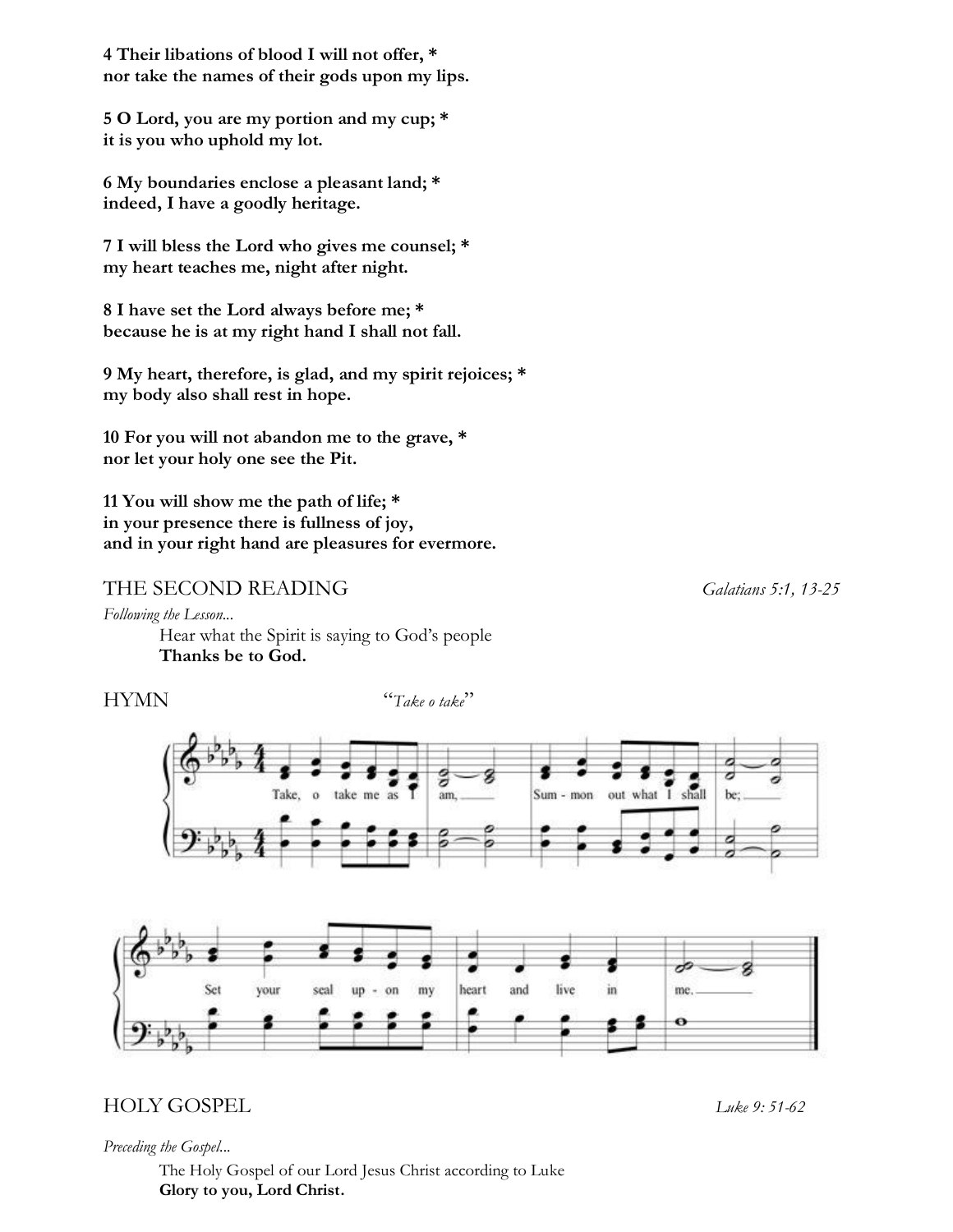*Following the Gospel...*  The Gospel of the Lord. **Praise to you, Lord Christ.**

SERMON *The Reverend Deacon Lars Hunter* 

*After the sermon a period of silence is kept*

# **WE PRAY FOR GOD'S CREATION, FOR THE WORLD, AND FOR THE CHURCH**

*The Leader bids us to pray for the sick and suffering, for those who have asked for our prayer, for those who rejoice in life events and for those who have died.* 

Intercessor: Lord, In your mercy. People*:* **Hear our prayer.** 

THE CONFESSION

**Almighty and merciful God, we have sinned against you, in thought, word and deed. We have not loved you with all our heart. We have not loved others as our Savior Christ loves us. We are truly sorry. In your mercy forgive what we have been, help us to amend what we are, and direct what we shall be; that we may delight in your will and walk in your ways, through Jesus Christ our Savior. Amen.**

Through the cross of Christ, God have mercy on you, pardon you and set you free. Know that you are forgiven and be at peace. God strengthen you in all goodness and keep you in life eternal. **Amen.**

*The Celebrant bids*

THE PEACE The peace of Christ be always with you. **And also with you.**

*Following the Peace, the Celebrant recites a sentence from Holy Scripture; all prepare for the Holy Eucharist.*

# **WE SHARE HOLY COMMUNION TOGETHER**

OFFERATORY HYMN *The Hymnal 306*

*The hymn is printed on the next page*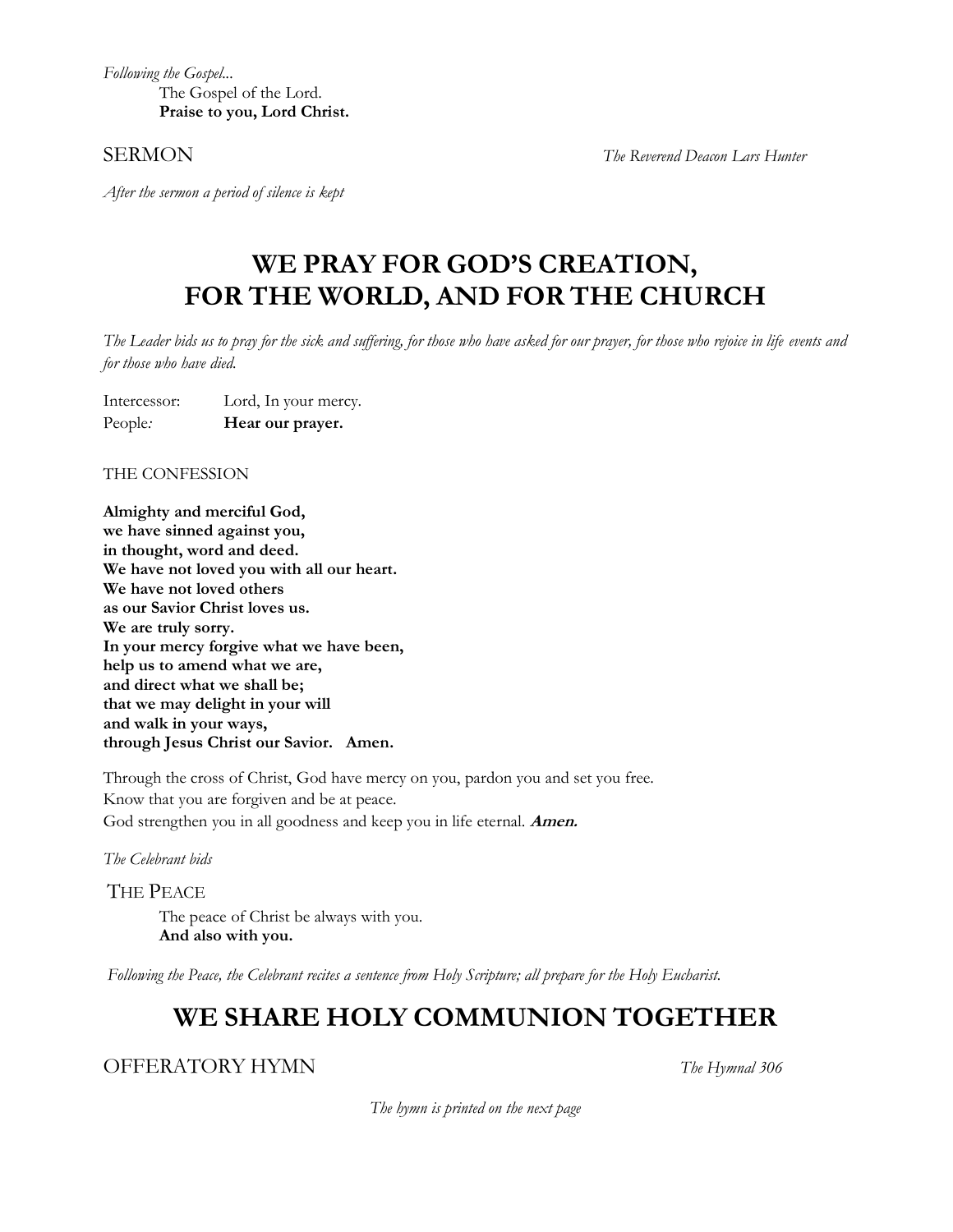

# OFFERING

*Please consider an offering/pledge to St. Michael's to support our many ministries. At this time, we have an offering plate located at the back of the church to collect contributions. You may also contribute online on our website, [www.stmichaelsvermont.org,](http://www.stmichaelsvermont.org/) clicking the "Give" and "Give Online" button on the top right hand corner. Our ministry at St. Michael's depends on your generosity.* 

# THE GREAT THANKSGIVING

*Celebrant* The Lord be with you. *People* **And also with you.** Lift up your hearts. **We lift them to the Lord.** Let us give thanks to the Lord our God.

**It is right to give him thanks and praise.** 

*The Celebrant praises God for God's creation and love. Then all sing the Sanctus together:*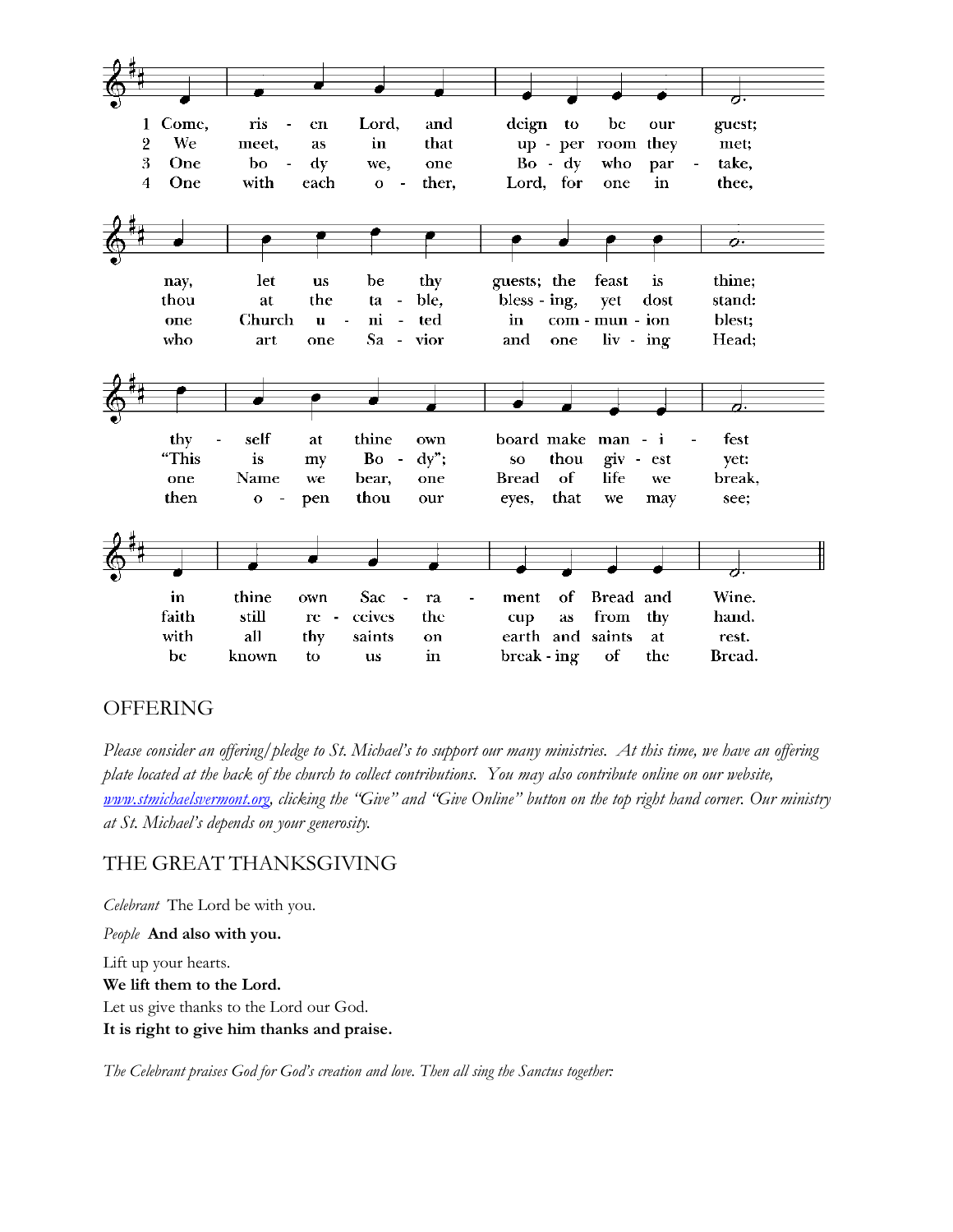

*The Presider recalls and makes present for all Jesus' life and last supper.* 

*The Presider asks the Holy Spirit to consecrate the bread and the wine to be God's holy food.*

And now, as our Savior Christ has taught us, we are bold to say,

#### *People and Celebrant*

**Our Father, who art in heaven, hallowed be thy Name, thy kingdom come, thy will be done, on earth as it is in heaven. Give us this day our daily bread. And forgive us our trespasses, as we forgive those who trespass against us. And lead us not into temptation, but deliver us from evil. For thine is the kingdom, and the power, and the glory, for ever and ever. Amen.**

### THE BREAKING OF THE BREAD

*The Celebrant breaks the consecrated Bread.* 





#### *(For those worshipping online, the Prayer of Spiritual Communion is below)*

Dear God, we believe that you are truly present in the Blessed Sacrament of the Altar. We love you above all things, and long for you in our souls. Since we cannot now receive you sacramentally, come at least spiritually into our hearts. As though you have already come, we embrace you and unite ourselves entirely to you; never permit us to be separated from you. Amen. (St. Alphonsus de Liguori, 1696- 1787)

### INVITATION TO HOLY COMMUNION

*At St. Michael's, we believe that God's love is unconditional. We welcome all people and we affirm the worth, dignity, and gifts of every person as a beloved child of God. In our celebration of the Eucharist, there is no one here who is ineligible or unwelcome; no*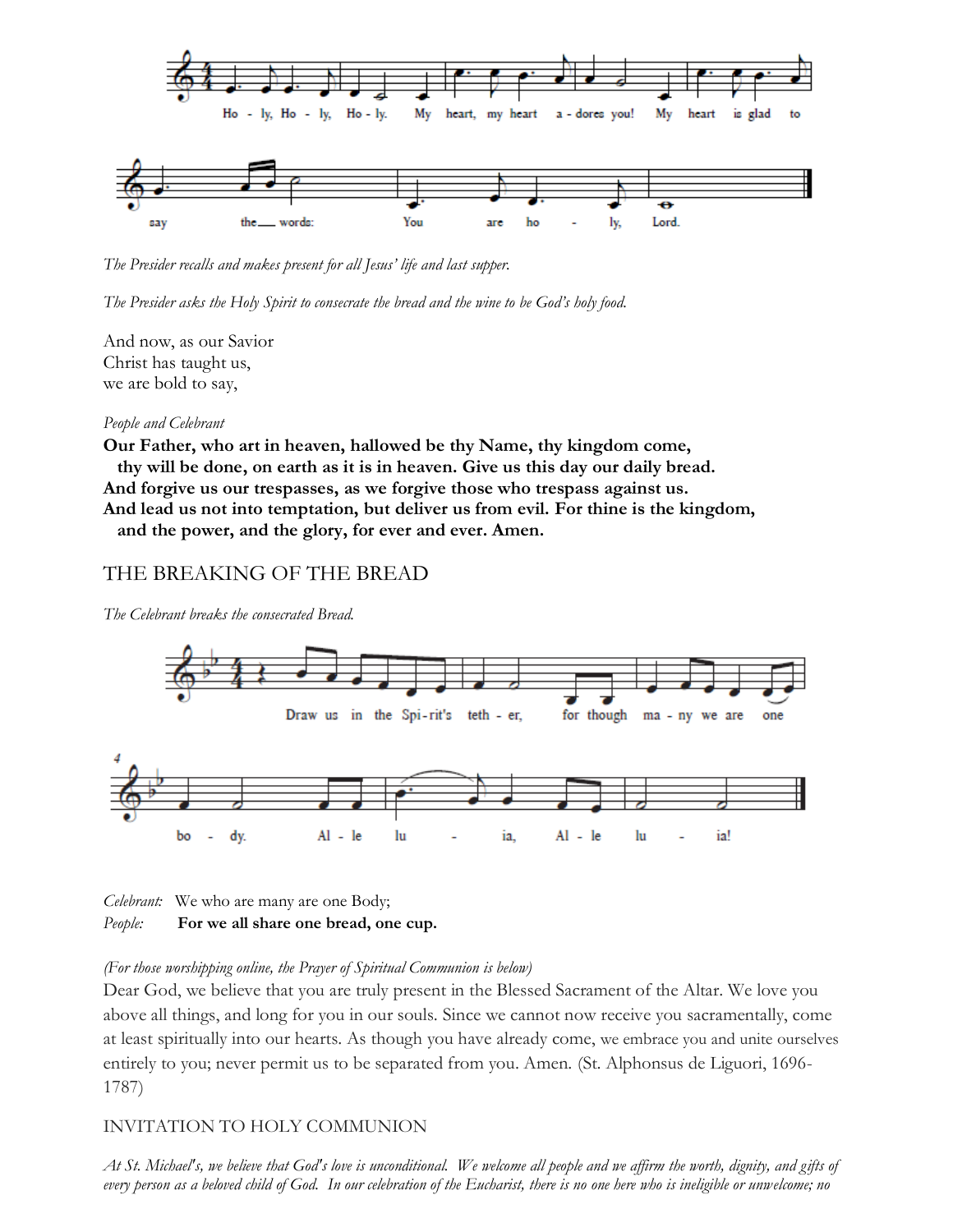*one who has too many doubts or too few beliefs. This is the table of a loving God set for all creation through the power of Jesus Christ. You, who are part of that creation, are welcome.* 

*Gluten-free wafers are available. Please indicate that preference to the liturgical minister.*

### POSTCOMMUNION PRAYER

**God of abundance, you have fed us with the bread of life and cup of salvation; you have united us with Christ and one another; and you have made us one with all your people in heaven and on earth. Now send us forth in the power of your Spirit, that we may proclaim your redeeming love to the world and continue for ever in the risen life of Christ our Savior. Amen.** 

BLESSING

HYMN *"All are welcome"*

*Hymn is printed on the next page*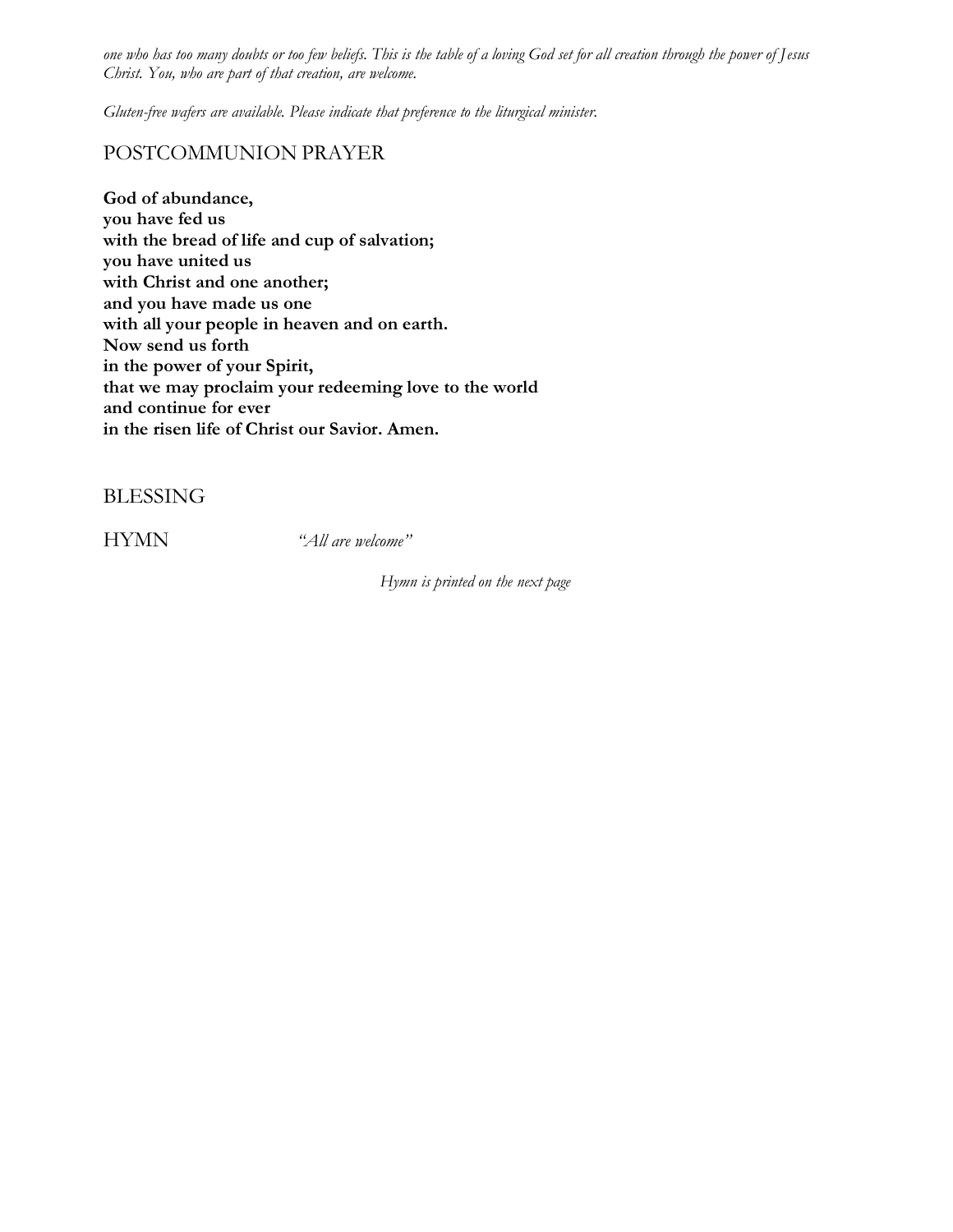

v. 2 Let us build a house where prophets speak, And words are strong and true, Where all God's children dare to seek To dream God's reign anew. Here the cross shall stand as witness And as symbol of God's grace, Here as one, we claim the faith of Jesus, REFRAIN: All are welcome......

v. 3 Let us build a house where all are named, Their songs and visions heard And loved and treasured, taught and claimed, As words within the Word. Built of tears and cries and laughter, Prayers of faith and songs of grace, Let this house proclaim from floor to rafter: REFRAIN: All are welcome.....

DISMISSAL

### **Participants Today**

**Lars Hunter,** Deacon; **Greg Lesch,** lay assistant and reader; **Wylene Wood,** reader**; Margery McCrum,** intercessor; **Liz & Ian Harrison,** ushers. **Rebecca Olmstead, Zadie Olmstead** and **Charlene Kemp,** Altar Guild.